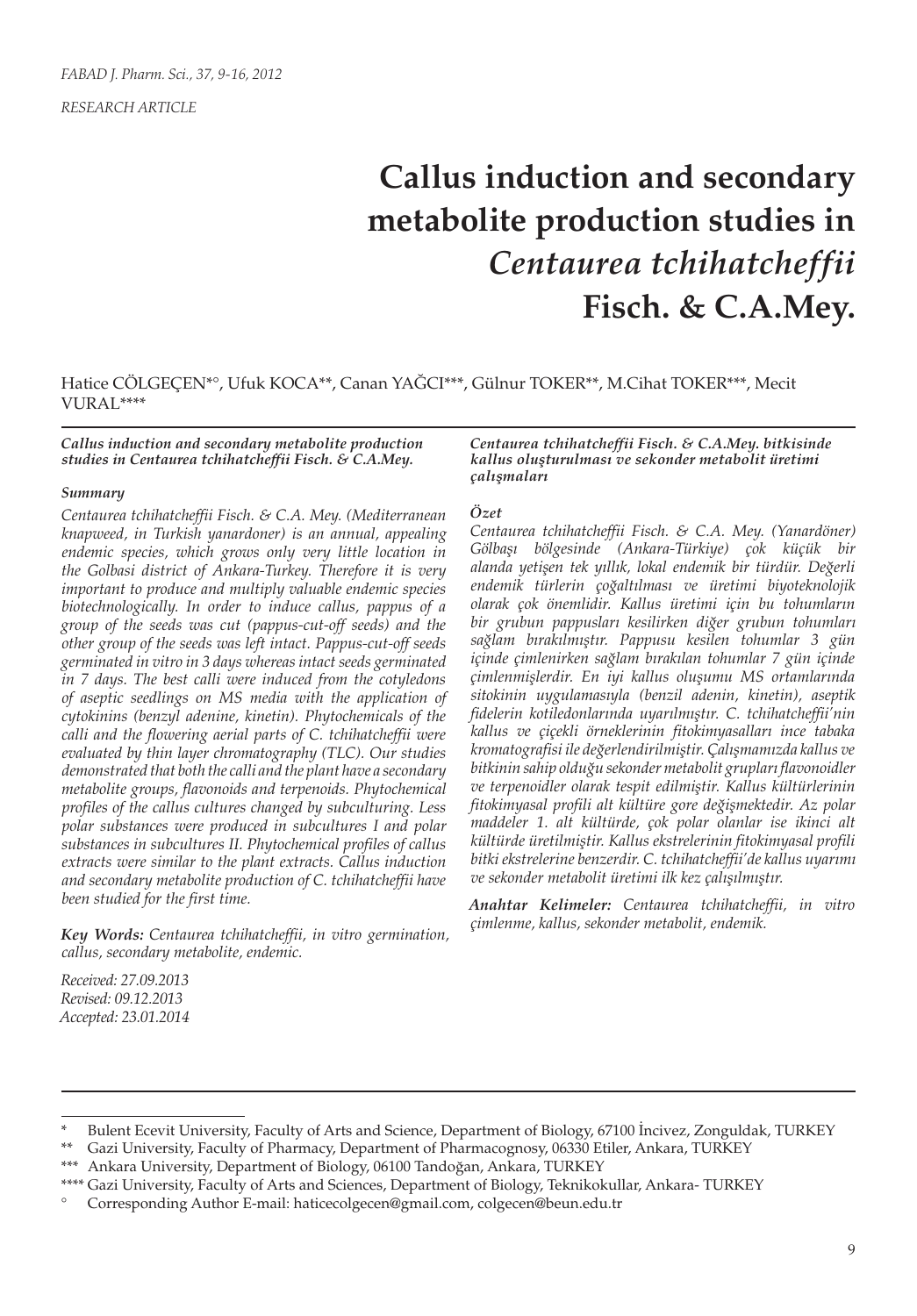# **INTRODUCTION**

Exceeding 700 of *Centaurea* L. species are recorded in Mediterranean Region wherein many of them are endemic in their region. This genus is represented with 177 species in Turkish flora in which  $109$  (61.6%) is endemic to Turkey (1, 2). One of these is an annual endemic *Centaurea tchihatcheffii* Fisch. et C.A. Mey. (In last literature (3) *Centaurea tchihatcheffii* (Fisch.&C.A.Mey.) Wagenitz & Greuter), Mediterranean Region knapweed, yanardoner, growing in the Golbasi district of Ankara-Turkey with appealing flowers had been facing extinction. According to IUCN (The World Conservation Union) criteria, the plant is considered as Critically Endangered (CR) and Bern Convention on the Conservation of European Wildlife. Moreover, Natural Habitats listed name in absolute protection (4). Therefore the studies focused on the germination of the seeds and then easy regeneration for protection of the name from extinction. Since the seeds have dormancy, chilling was applied to the seeds. Despite the short germination rate that was obtained in 7 to 10 days with the rate of 90%, hyperhydricity caused to seedlings to become abnormal (5).

Besides appealing flowers, most of the *Centaurea* species (*C. phyllocephala* Boiss*., C. cyanus* L*.)* are known for their medical applications in folk medicine (6, 7, and 8). *C. solstitialis* L. is being used in treatment of ophthalmic symptoms, common cold, peptic ulcers, abdominal pains, malaria and herpes around lips (9, 10). Phytochemical studies showed that *Centaurea phyllocephala* contain tertiary and quaternary alkaloids, sesquiterpen lactones, methylated flavones and their glycosides (6). Sesquiterpene lactones and indole alkaloids from the aerial parts of *C. rupestris* L., *C. repens* L*., C. cineraria*  L., *C. pseudoscabiosa* Boiss. & Buhse, *C. paniculata* L., *C. aspera* L.*, C. moschata* L. exhibited cytotoxic, antitumor, antibacterial, antifungal and antiviral activities in different studies respectively (11, 12, 13, 14, 15, 16). In addition to sesquiterpens, flavonoid quercetagetin isolated from *Centaurea rupestris* succesfully inhibited tomato bushy stunt virus infection (12).

Despite the limited studies on the plant regeneration (5, 12) of *C. tchihatcheffii* there is no study on the

callus production and comparative phytochemical analyzes of the plant and callus cultures. In the light of previous studies, the main goal of this study is to germinate the seeds of *C. tchihatcheffii* in a short time and to establish callus culture from the *in vitro* grown seedlings, additionally, evaluate the callus cultures by comparing their phytochemical content to the plant. Induction and production of callus is the first and the most fundamental step to produce secondary metabolites via biotechnological methods (17, 18, 19).

In this study, seeds of endemic species *C. tchihatcheffii* germinated *in vitro* rapidly and induction of the callus cultures for the first time was accomplished from those seedlings. Phytochemicals, of the callus subcultures and the aerial parts of the plant were compared via thin layer chromatography.

## **MATERIALS AND METHODS**

## *Plant material*

Aerial parts of *Centaurea tchihatcheffii* were collected from the Golbasi district of Ankara-Turkey in May-June 2006 and dried at room temperature for the phytochemical analysis (Figure 1A). Samples were identified by Prof.Dr.~<Mecit VURAL (Faculty of Science, Gazi University, Ankara, Turkey).

## **Seed germination**

The seeds were germinated *in vitro* to obtain aseptic seedlings. The seeds were surface sterilized in 20% sodium hypochlorite (commercial ACE, Ankara, TR) for 10 min. then rinsed with autoclaved distilled water for 3 times. One part of the seeds were separated from their pappus by cutting, the other part was left intact, both pappus-cut-off seeds and intact seeds were placed in a solid MS media (Murashige, Skoog, 1962) (20) supplemented with 2.5% sucrose and 0.8% agar, pH was arranged to 5.8, prior to autoclave sterilization. The aseptic seedlings were incubated at 16/8h day/night photoperiod (irradiance of 42 µmol  $m^{-2} s^{-1}$  provided by cool-white fluorescent) at 23  $\pm 1$  °C in jars (100 mm x 200 mm).

## **Callus induction**

MS media containing 2.5% sucrose and 0.8% agar supplemented with 0.5, 1, 1.5 and 2 mg/l in concentrations cytokinins (benzyl adenine -BA,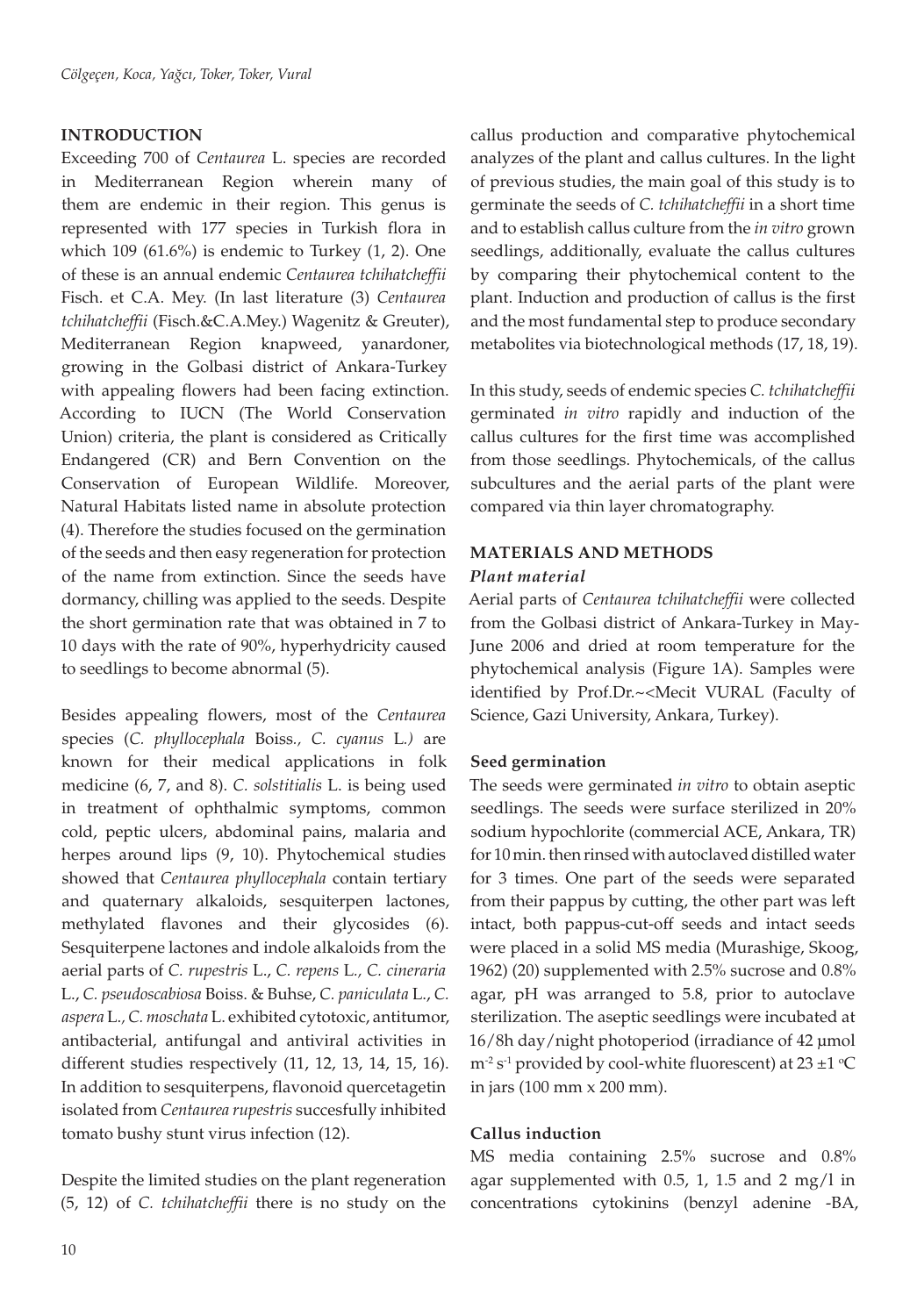

**Figure 1.** *Centaurea tchihatcheffii* Fisch et. Mey. in its natural habitat (A), intact seeds with acen (B), pappus-cut-off seeds (C), germinated seeds and an aseptic seedling (D), Creamyellow subculture I, MS media supplemented with 2 mg/l BA (E)

kinetin-KIN) and auxin (2,4-D). Hypocotyl (0.5-1cm), cotyledon (as whole and as two fragments), apical meristem (1mm), young primary leaves (as whole and as two fragments) and stem (0.5-1cm) of 5-7 cm-long aseptic seedlings were used as explants to establish callus cultures (Figure 1B-D).Explants were incubated in solid media in dark for 4 weeks at 22- 24°C. Callusing response (%) was determined in the first incubation period.

After 4 week incubation calluses were not grown enough so not harvested but weighted and transferred to the same medium. Than after 3 week we have enough calluses. These calluses weighted and separated two parts. One part were harvested (fist subculture) the other part were transferred to same media for 3 week. After second 3 week all the calluses were harvested (second subculture). First and second subcultures were collected, lyophilized and kept in -21ºC till the phytochemical analysis. Callus growth index (GI) was calculated by using below formula (21).

Callus growth index  $(GI)$  = Final Fresh Weight / initial FW

## **Extraction and TLC**

Dried plants leaves, flowers (0.4 g) and lyophilized callus cultures (0.2 g) were ground and extracted with 10 ml methanol in an ultrasonic water bath for 10 minutes then left on water bath at 50°C for 1 h. Extraction method was modified from prior studies (22,23). The samples were applied on to 10x20 cm silica gel plates (Kieselgel 60 F254 DC-Plastikfolien, MERCK) with a micro capillary. Two mobile phase system were applied; System I; Chloroform: Methanol (90:10), System II; Ethyl acetate: Formic acid: Acetic acid: Water (100:11:11:26). The plates were sprayed with Naturstoff-reagent (Diphenylboric acid ethanolamine complex in methanol) for flavonoids and  $5\%$  H<sub>2</sub>SO<sub>4</sub> followed by drying at 105 °C for terpenic substances e.g. sesquiterpenes; the plates were investigated under UV (366 nm) (22,23).

#### **Statistical analysis**

Data were subjected to one- way analysis of variance (ANOVA) and the differences among means were compared by Duncan's multiple-range test. Each treatment was replicated three times and arranged in completely randomized design. Data given in percentages were subjected to arcsine transformation before statistical analysis.

## **RESULTS**

Surface sterilization was successful with the 20% NaOCl for 10 min. Germination rate was 27.9% for intact seeds whereas 94.2% for the pappus-cut-off seeds. The intact seeds germinated in 7 days, while pappus-cut-off seeds germinated only in 3 days. *In vitro* germinated seedlings were used as an explant source to produce callus culture. The seeds were germinated *in vitro* in three days that is significantly short period compared to previous studies has been achieved *in vitro* in 7-10 days (5). Cutting the pappus of the seeds, most probably, removed the physical barriers (24) and enabled the seeds to germinate faster. Stratification is a well-known method with the hard coat seedlings, on the other hand pappus cutting is not very common method to allow the germinate seeds. Several plant parts such as apical meristem, cotyledons, hypocotyls, leaf, and stem were used as explant sources. The cotyledons were determined as the best source for the desirable callus culture (Table 1). Callus response in all the explants was much better with the media supplemented with BA and/or KIN compared to supplemented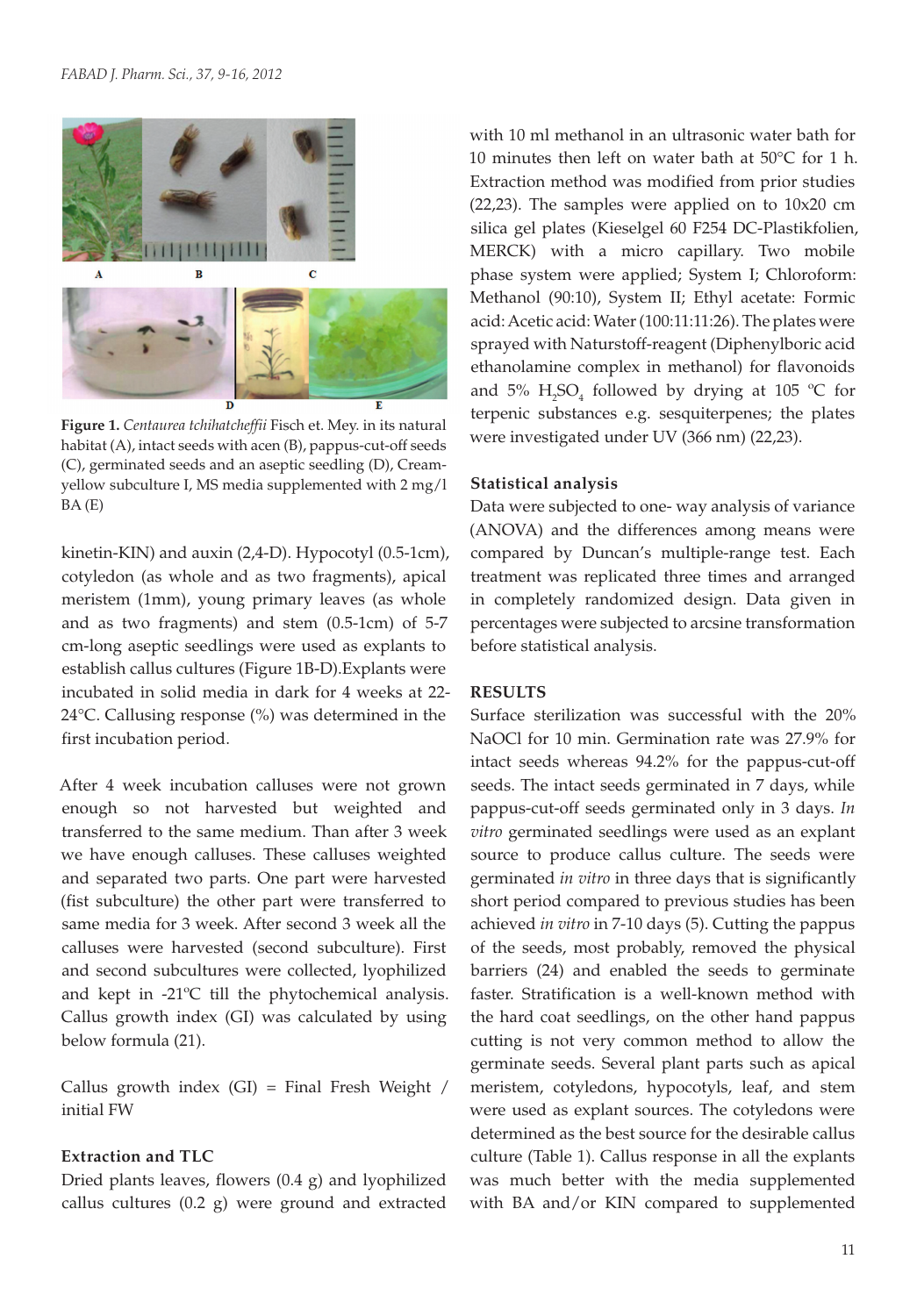| Growth<br>regulators<br>(mg/l)<br>BA | Hypocotyls                     | Cotyledons                    | Apical meristem               | Leaf                          | <b>Stem</b>                   |
|--------------------------------------|--------------------------------|-------------------------------|-------------------------------|-------------------------------|-------------------------------|
| 0.5                                  | $43.85 \pm 0.45$ <sup>a</sup>  | 63.20 $\pm$ 0.20 $^{\circ}$   | 35.80 $\pm$ 0.85 $^{\circ}$   | $12.29 \pm 0.25$ <sup>a</sup> | 34.36 $\pm$ 0.95 $^{\circ}$   |
| 1                                    | $45.38 + 0.56$ <sup>a</sup>    | 64.07 ±0.59 $^{\circ}$        | 50.51 $\pm$ 1.43 <sup>b</sup> | $21.39 \pm 0.15^{\text{ b}}$  | $28.48 \pm 1.97$ <sup>b</sup> |
| 1.5                                  | $44.83 \pm 0.49$ <sup>a</sup>  | 83.73 $\pm$ 0.83 $^{\rm b}$   | $36.52 \pm 1.07$ <sup>a</sup> | $21.69 \pm 0.26$              | $19.36 \pm 0.51$ b            |
| 2                                    | $45.38 \pm 0.19$ <sup>a</sup>  | 83.66 $\pm$ 0.89 b            | $26.50 \pm 0.75$ c            | $21.47 \pm 0.18$              | $23.11 \pm 1.45$ <sup>b</sup> |
| Kinetin                              |                                |                               |                               |                               |                               |
| 0.5                                  | 35.16 $\pm$ 0.06 a             | 44.99 $\pm 0.04$ <sup>a</sup> | $26.35 \pm 0.25$ <sup>a</sup> | $19.99 \pm 0.57$ <sup>a</sup> | 35.38 $\pm$ 0.17 a            |
| 1                                    | $35.65 \pm 0.24$               | 52.55 $\pm$ 0.29 <sup>b</sup> | 54.44 $\pm$ 0.36 <sup>b</sup> | $14.17 \pm 2.85$ <sup>a</sup> | $17.22 \pm 0.40^{\mathrm{b}}$ |
| 1.5                                  | 35.22 $\pm$ 0.08 ab            | 63.46 $\pm 0.06$ °            | 35.32 $\pm 0.18$ <sup>c</sup> | $13.50 \pm 1.07$ <sup>a</sup> | $21.78 \pm 1.17^{\text{ b}}$  |
| 2                                    | $35.65 \pm 0.24$ b             | 54.24 $\pm$ 0.19 <sup>d</sup> | 35.55 $\pm 0.36$ c            | $14.83 \pm 0.19$ <sup>a</sup> | $24.99 \pm 2.41$ b            |
| $2.4-D$                              |                                |                               |                               |                               |                               |
| 0.5                                  | 35.36 $\pm$ 2.03 a             | 39.25 $\pm$ 0.05 $^{\circ}$   | $29.45 \pm 2.01$ <sup>a</sup> | $12.82 \pm 0.39$ <sup>a</sup> | $23.76 \pm 0.32$ <sup>a</sup> |
| $\mathbf{1}$                         | $26.83 + 2.53$ <sup>ab</sup>   | $26.56 \pm 0.21$              | $26.50 \pm 2.28$ <sup>a</sup> | $14.53 + 0.29$ <sup>b</sup>   | $25.13 \pm 0.09$ b            |
| 1.5                                  | $27.78 \pm 2.67$ <sup>ab</sup> | 39.06 $\pm$ 0.20 $^{\circ}$   | $27.88 \pm 1.70$ <sup>a</sup> | $12.69 + 0.29$ <sup>a</sup>   | $28.11 \pm 0.08$ <sup>c</sup> |
| $\overline{2}$                       | $25.02 \pm 3.01$ c             | 39.48 $\pm$ 0.28 a            | $28.08 \pm 2.07$ <sup>a</sup> | 9.26 $\pm$ 0.39 $\degree$     | 24.29 $\pm$ 0.16 a            |

**Table 1.** Callusing response (%) on MS medium supplemented with BA, Kinetin and 2,4-D.

Means ±SE mean followed by the same letter are not significantly different using Duncan multiple comparison test within different concentrations of growth regulators

with 2,4-D. Creamy-yellow frangible, easily dispersible callus was obtained when the MS media supplemented with BA and KIN (Fig. 1E). On the other hand the creamy-white callus was obtained on MS media supplemented with 2,4-D. These calluses changed their color and became darker after 3 weeks of subculture.

In callus growth index of cotyledons, the best cellmass increase was recorded at 1.5 mg/l of BA and 1 mg/l KIN in the  $1<sup>st</sup>$  subculture, and at 1.5 and  $2mg/l$ of BA and 1 mg/l KIN in the  $2<sup>nd</sup>$  subculture. There was no significant difference between concentrations of 2,4-D and there was no difference between 1<sup>st</sup> and 2nd subcultures (Table 2).

**Table 2**. Callus Growth Index of cotyledon in MS media supplemented with growth hormones in different concentrations

| <b>Plant Growth Regulators (mg/l)</b> | <b>First Callus</b> | Subculture I    | Subculture II    |
|---------------------------------------|---------------------|-----------------|------------------|
| BA                                    |                     |                 |                  |
| 0.5                                   | $1.13 \pm 0.21$     | $4.86 \pm 0.01$ | $3.43 \pm 0.01$  |
| 1                                     | $1.86 \pm 0.55$     | $4.04 \pm 0.01$ | $2.80 \pm 0.01$  |
| 1.5                                   | $0.68 \pm 0.35$     | $7.79 \pm 0.01$ | $3.59 \pm 0.01$  |
| 2                                     | $1.49 \pm 0.64$     | $5.96 \pm 0.01$ | $3.87 \pm 0.005$ |
| <b>Kinetin</b>                        |                     |                 |                  |
| 0.5                                   | $1.82 \pm 1.26$     | $3.14 \pm 0.01$ | $3.20 \pm 0.01$  |
|                                       | $0.79 \pm 0.59$     | $7.37 \pm 0.01$ | $3.84 \pm 0.01$  |
| 1.5                                   | $0.43 \pm 0.12$     | $6.58 \pm 0.01$ | $2.36 \pm 0.01$  |
| 2                                     | $0.92 \pm 0.47$     | $3.57 \pm 0.01$ | $3.16 \pm 0.01$  |
| $2.4-D$                               |                     |                 |                  |
| 0.5                                   | $0.83 \pm 0.11$     | $1.03 \pm 0.01$ | $1.49 \pm 0.01$  |
| $\mathbf{1}$                          | $0.52 \pm 0.12$     | $1 \pm 0.00$    | $1.37 \pm 0.01$  |
| 1.5                                   | $0.55 \pm 0.11$     | $1.09 \pm 0.01$ | $1.35 \pm 0.01$  |
| 2                                     | $0.51 \pm 0.11$     | $1.29 \pm 0.01$ | $1.44 \pm 0.01$  |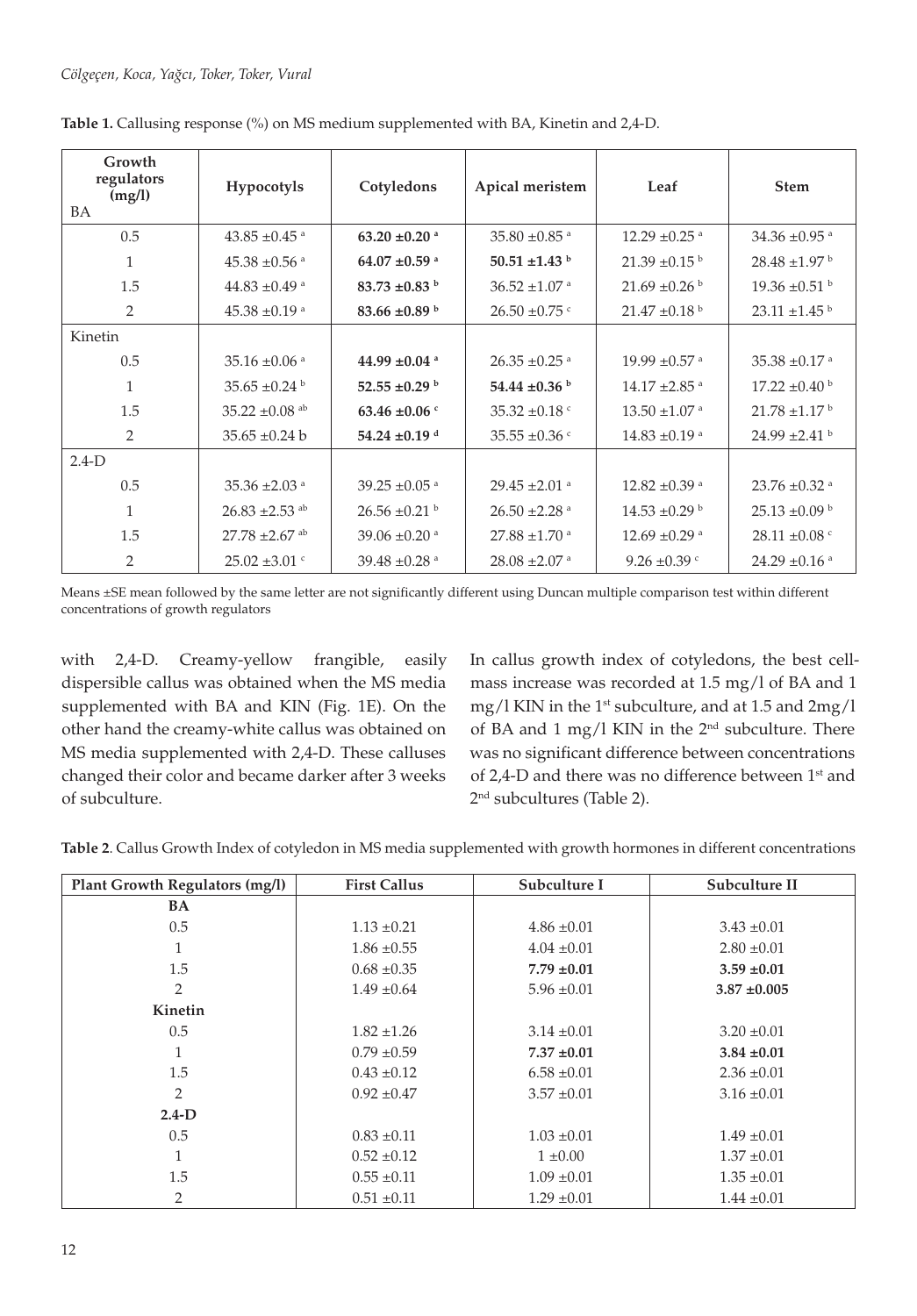The studies revealed that MS media supplemented with different concentration of BA and KIN were the best choice to induce quality callus culture. Cell increase was also significantly greater than the MS media supplemented with 2.4D.

The extracts of the intact plant flowers, leaves and the calluses were comparatively analyzed by thin layer chromatography (TLC). Two different solvent systems were applied to observe the phytochemical profile of the plant and subcultures thoroughly. Luteolin and isoorientin standards, which have been found in some Centaurea species e.g *C. montana* and *C. calolepis*, were applied to evaluate the spots in the plants and the cultures (Fig.2B) (25,26). Solvent system I revealed less polar substances and were seen more spots in subculture I, whereas solvent system II revealed polar substances and better profile

were seen in subculture II. The plant extracts were compared to subculture I and subculture II extracts at figure 2A-B.

#### **DISCUSSION**

Despite of the *in vitro* regeneration studies on the plants, no study has been report about the callus induction and comparison of phytochemical content of the plant and callus cultures (5, 23). Although auxins are known to be applied to induce callus, cytokinins can also induce callus in some other plants which give response to plant growth regulators (17, 27). Vidal *et al*. (2004) (28) reported that application of only auxins were not successful to induce callus from *C. solstitialis*, moreover, callus production was slowed down if there is no cytokinin was employed in the media. In this study, cytokinins were more effective on the induction and maintenance of the



**Figure 2.** TLC analysis of the methanolic extracts at solvent system I (**A**) and solvent system II (**B)** with Naturstoff-reagent; F (Flowers), L (Leaves), Lut (luteolin), Iso (isoorientin), 1 (0.5BA), 2 (1BA), 3 (2BA), 4 (0.5 2,4D), 5 (0.5K), 6 (1K), 7 (2K), 8 (0.5BA), 9 (1BA), 10 (2BA), 11 (0.5 2,4D), 12 (0.5K), 13 (1K), 14 (2K)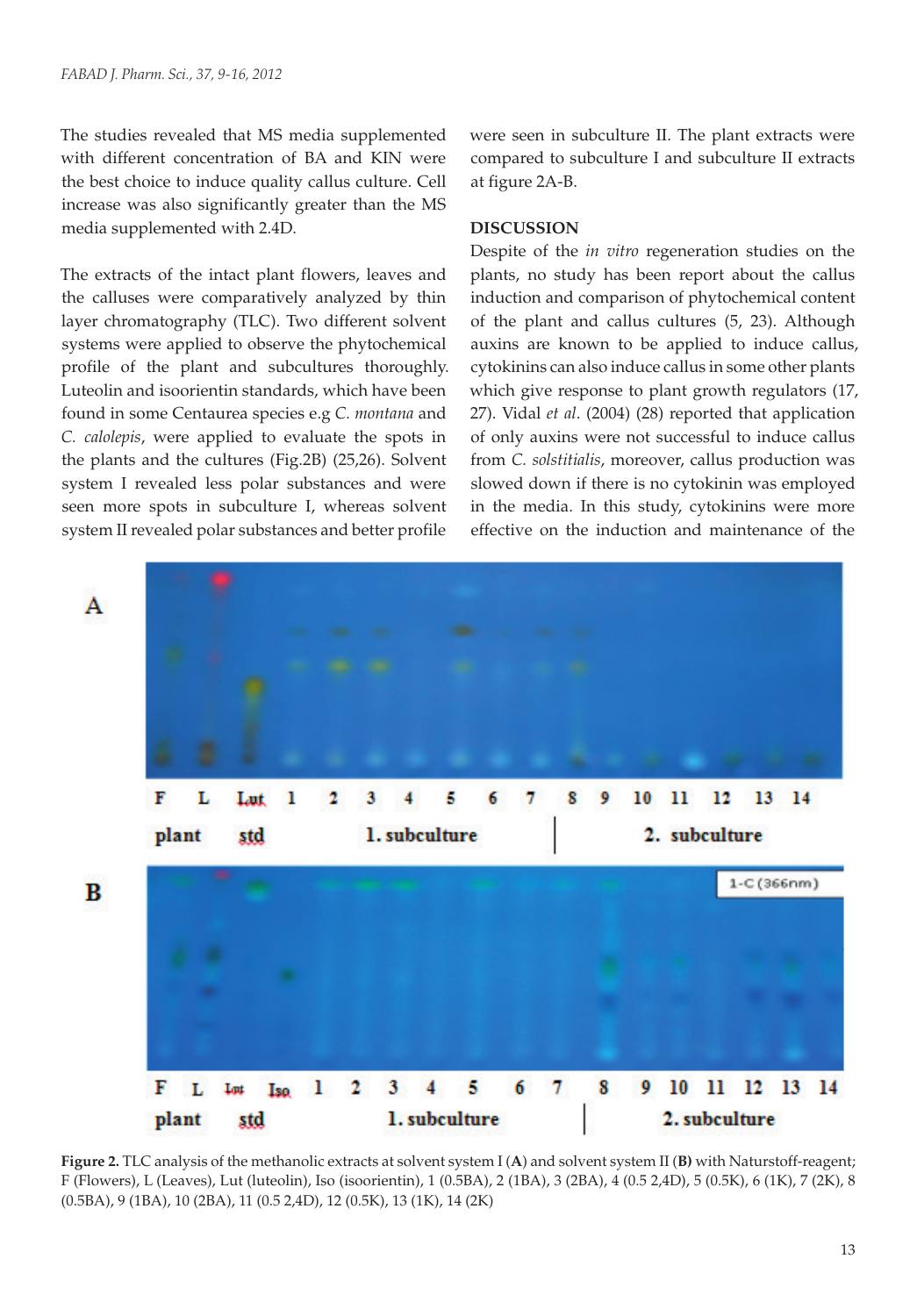callus form C*. tchihatcheffii* than auxins. Application of BA and KIN as auxins demonstrated productive results, on the other hand, application of 2,4-D did not display very pleasing results.

Less polar substances in plants and calluses were observed in the subculture I. The subculture II revealed more spots belongs to polar substances. As seen in figure 2, phytochemical profiles of the callus cultures changed by subculturing. Less polar substances were produced in subcultures I and polar substances in subcultures II. Phytochemical profiles of callus extracts were similar to the plant extracts.

Varieties of phytochemical studies have been completed on *Centaurea* species (12, 13, 28, 30, 31). Flavone C- glycosides like isoorientin were observed in other *Centaurea* species (32). *C. tchihatcheffii* might also contain Flavone C glycosides derivatives. According to our preliminary phytochemical data, plant and callus cultures might have flavonoids for naturstoff reagent revealed yellow colored spots on TLC plate. Also purple spots with  $H_2SO_4$  reagent might be belong to terpenes e.g. sesquiterpenes. Phytochemicals of the plant and the callus cultures will be further analyzed and major ones will be identified.

# **CONCLUSIONS**

Our studies have shown that C*. tchihatcheffii* does not just have alluring flowers; it may be potentially valuable phytochemical content. *In vitro* seed germination and propagation followed by plant tissue and cell cultures that have low impact on wild population with the use of minimum plant material can be very efficient to conserve the plant and to produce the groups of phytochemicals.

# **ACKNOWLEDGEMENTS**

*This study was supported by The Scientific and Technological Research Council of Turkey (TUBİTAK) with the project number 106T205 (TBAG-HD/140).*

# **REFERENCES**

1. Wagenitz G. in PH Davis, Flora of Turkey and the East Aegean Islands, Edinburgh, 5: pp. 465, 1975.

- 2. Davis PH. Flora of Turkey and the East Aegean Islands (Supplement), Edinburgh, 10: pp. 538, 1988.
- 3. Tan K, Vural M, *Centaurea tchihatcheffii* Fischer & C.A. Meyer (Asteraceae). *Plant Syst Evol* 263: 203- 207, 2007.
- 4. Guner A, Aslan S, Ekim T, Vural M, Babaç MT (eds.). Türkiye Bitkileri Listesi (Damarlı Bitkiler). Nezahat Gökyiğit Botanik Bahçesi ve Flora Araştırmaları Derneği Yayını, İstanbul, pp. 120, 2012.
- 5. Ozel CA, Khawar KM, Mirici S, Ozcan S, Arslan O. Factors affecting *in vitro* plant regeneration of the critically endangered Mediterranean knapweed (*Centaurea tchihatcheffii* Fisch et. Mey). *Naturwissenschaften* 93: 511-517, 2006b.
- 6. Twaij HA, Kery A, Al-Khazraji NK. Some pharmacological, toxicological and phytochemical investigations on *Centaurea phyllocephala. J Ethnopharmacol* 9: 299-314, 1983.
- 7. Garbacki N, Gloaguen V, Damas J, Bodart P, Tits M, Angenot L. Anti-inflammatory and immunological effects of *Centaurea cyanus*  flower-heads. *J Ethnopharmacol* 68: 235- 241, 1999.
- 8. Arif R, Kupeli E, Ergun F, The biological activity of *Centaurea* L. species. *Gazi Univ J Sci* 17: 149-164, 2004.
- 9. Yesilada E*,* Gurbuz I, Bedir E, Tatlı I, Khan IA. Isolation of ulcerogenic sesquiterpene lactones from *Centaurea solstitialis* L. ssp. *solstitialis* through bioassay-guided fractionation procedures in rats. *J Ethnopharmacol* 95: 213- 219, 2004.
- 10. Gurbuz I, Yesilada E. Evaluation of antiulcerogenic effect of sesquiterpene lactones from *Centaurea solstitialis* L. ssp. *solstitialis* by using various *in vivo* and biochemical techniques*. J Ethnopharmacol* 112:284- 91, 2007.
- 11. Robles M, Wang N, Kim R, Choi BH. Cytotoxic effects of repin, a principal sesquiterpene lactone of Russian knapweed. *J Neuroscience Res* 47: 90- 97, 1997.
- 12. Rusak G, Krajac'ic M, Ples'e N. Inhibition of tomato bushy stunt virus infection using a quercetagetin flavonoid isolated from *Centaurea rupestris* L. *Antiviral Res* 36: 125-129, 1997.
- 13. Flamini G, Pardini M, Morelli I, Ertugrul K, Dural H, Bagci Y, Kargioglu M. Flavonoid